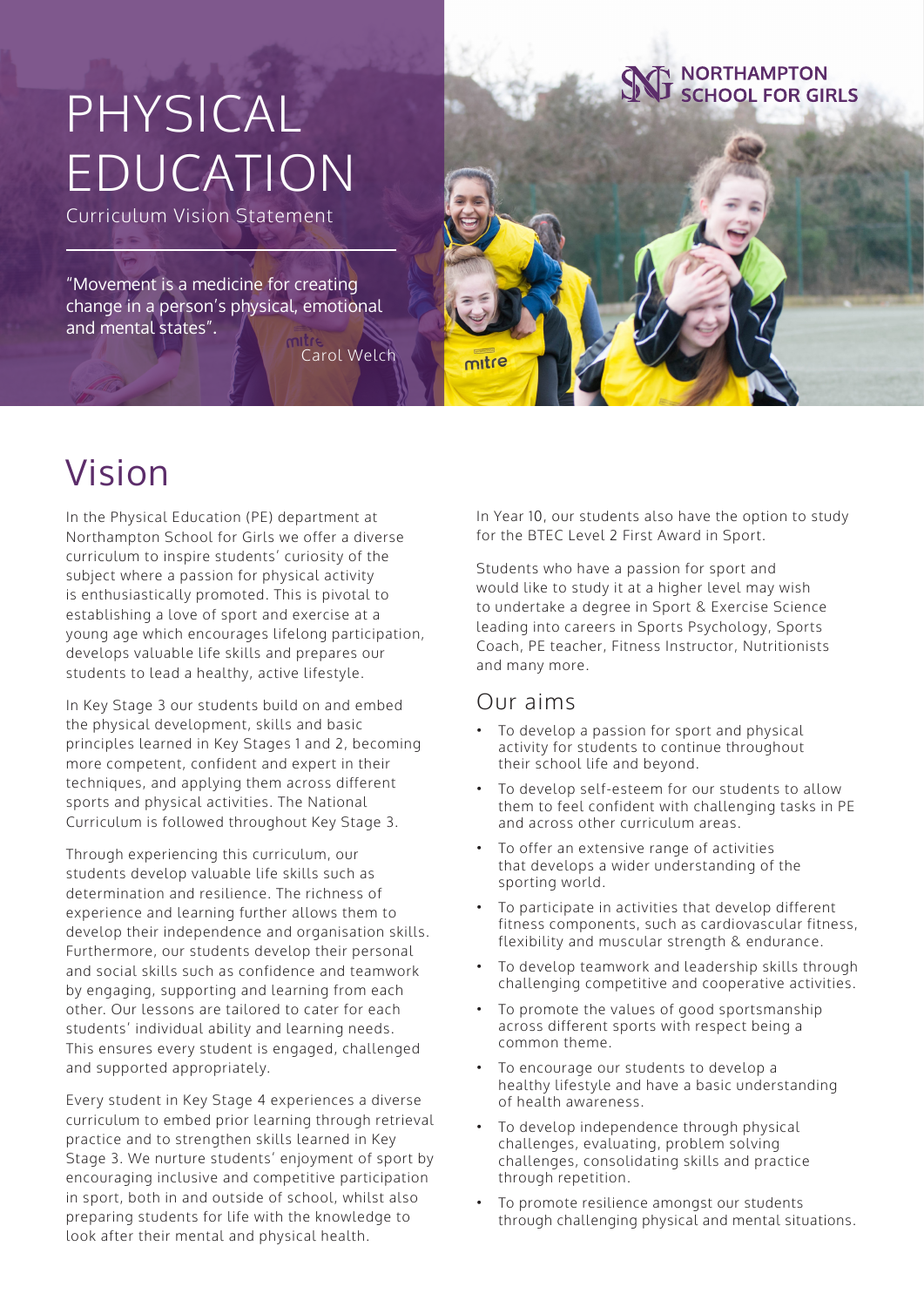### Implementation

The NSG PE curriculum is implemented through clear modelling of specific skills/concepts and high-quality teacher instruction. Errors are used as a learning opportunity and to build resilience. Retrieval practice is used so that knowledge is committed to long-term memory.

#### Key Stage 3 Activities

| <b>YEAR 7</b>                                              | <b>YEAR 8</b>                                              | <b>YEAR 9</b>                                      |
|------------------------------------------------------------|------------------------------------------------------------|----------------------------------------------------|
| Netball<br>$\bullet$                                       | Netball<br>$\bullet$                                       | Netball<br>٠                                       |
| Basketball<br>$\bullet$                                    | Basketball<br>$\bullet$                                    | Basketball<br>٠                                    |
| Football/Hockey<br>$\bullet$                               | Football/Hockey<br>$\bullet$                               | Volleyball<br>٠                                    |
| Cricket/Rounders                                           | Cricket/Rounders<br>$\bullet$                              | Cricket/Rounders<br>٠                              |
| Table Tennis                                               | Table Tennis/Tennis<br>$\bullet$                           | Tennis/Badminton<br>٠                              |
| <b>Fitness</b>                                             | Handball/Dodgeball<br>$\bullet$                            | Handball/Dodgeball<br>٠                            |
| Athletics                                                  | <b>Fitness</b><br>$\bullet$                                | Fitness<br>٠                                       |
| Gymnastics/Trampolining                                    | Athletics<br>$\bullet$                                     | Athletics<br>٠                                     |
| Dance                                                      | Gymnastics/Trampolining<br>$\bullet$                       | Trampolining<br>٠                                  |
| Swimming x 2                                               | Swimming<br>$\bullet$                                      | Swimming<br>٠                                      |
| Team Building/ Orienteering<br>$\bullet$<br>(during exams) | Team Building/ Orienteering<br>$\bullet$<br>(during exams) | Alternative Games<br>٠                             |
|                                                            |                                                            | Team Building/ Orienteering<br>٠<br>(during exams) |

### Key Stage 4 (BTEC Sport) Topics

| <b>YEAR 10</b>                                                                                                                                                                                                            | <b>YEAR 11</b>                                                                                                                                                                                                             |  |
|---------------------------------------------------------------------------------------------------------------------------------------------------------------------------------------------------------------------------|----------------------------------------------------------------------------------------------------------------------------------------------------------------------------------------------------------------------------|--|
| Unit 1                                                                                                                                                                                                                    | Unit 3                                                                                                                                                                                                                     |  |
| Know about the components of fitness<br>$\bullet$<br>and the principles of training<br>Explore different fitness training methods<br>$\bullet$<br>Investigate fitness testing to determine<br>$\bullet$<br>fitness levels | Design a personal fitness training programme<br>Know about the musculoskeletal system<br>and cardiorespiratory system and the effects<br>of the body during fitness training<br>Implement a self-designed personal fitness |  |
| Unit 2                                                                                                                                                                                                                    | training programme                                                                                                                                                                                                         |  |
| Understand the rules, regulations and scoring<br>$\bullet$<br>systems for selected sports                                                                                                                                 | Review a personal fitness training programme<br>Unit 6                                                                                                                                                                     |  |
| Practically demonstrate skills, techniques<br>$\bullet$<br>and tactics in selected sports                                                                                                                                 | Know the attributes associated with successful<br>sports leadership                                                                                                                                                        |  |
| Be able to review sports performance<br>$\bullet$                                                                                                                                                                         | Undertake the planning and leading<br>of sports activities                                                                                                                                                                 |  |
|                                                                                                                                                                                                                           | Review the planning and leading<br>of sports activities                                                                                                                                                                    |  |